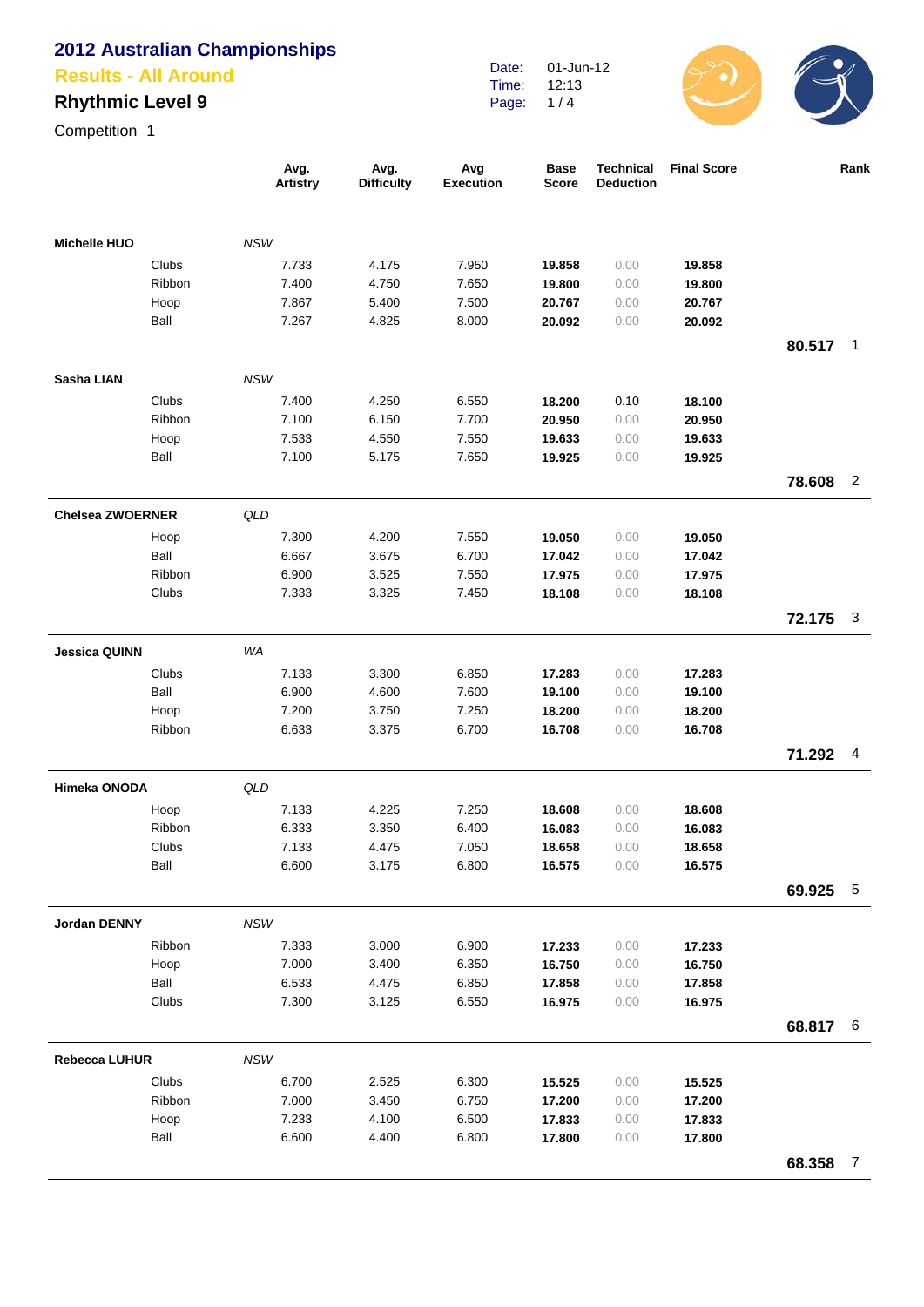#### **Results - All Around**

## **Rhythmic Level 9**

Date: Time: Page: 01-Jun-12 12:13  $2/4$ 



Competition 1

|                        |        |           | Avg.<br><b>Artistry</b> | Avg.<br><b>Difficulty</b> | Avg<br><b>Execution</b> | <b>Base</b><br>Score | <b>Technical</b><br><b>Deduction</b> | <b>Final Score</b> |           | Rank |
|------------------------|--------|-----------|-------------------------|---------------------------|-------------------------|----------------------|--------------------------------------|--------------------|-----------|------|
| <b>Kate DARROCH</b>    |        | <b>WA</b> |                         |                           |                         |                      |                                      |                    |           |      |
|                        | Hoop   |           | 6.833                   | 3.250                     | 6.900                   | 16.983               | 0.00                                 | 16.983             |           |      |
|                        | Ribbon |           | 6.400                   | 3.675                     | 6.750                   | 16.825               | 0.00                                 | 16.825             |           |      |
|                        | Ball   |           | 6.200                   | 4.025                     | 6.650                   | 16.875               | 0.05                                 | 16.825             |           |      |
|                        | Clubs  |           | 6.900                   | 3.850                     | 6.700                   | 17.450               | 0.00                                 | 17.450             |           |      |
|                        |        |           |                         |                           |                         |                      |                                      |                    | 68.083    | 8    |
| <b>Jessica WATZEK</b>  |        | QLD       |                         |                           |                         |                      |                                      |                    |           |      |
|                        | Ribbon |           | 6.567                   | 3.450                     | 6.600                   | 16.617               | 0.20                                 | 16.417             |           |      |
|                        | Ball   |           | 6.600                   | 3.775                     | 6.500                   | 16.875               | 0.00                                 | 16.875             |           |      |
|                        | Clubs  |           | 6.800                   | 3.600                     | 6.400                   | 16.800               | 0.00                                 | 16.800             |           |      |
|                        | Hoop   |           | 6.800                   | 4.125                     | 6.950                   | 17.875               | 0.00                                 | 17.875             |           |      |
|                        |        |           |                         |                           |                         |                      |                                      |                    | 67.967    | -9   |
| <b>Lee-Ann KALELL</b>  |        | QLD       |                         |                           |                         |                      |                                      |                    |           |      |
|                        | Clubs  |           | 7.067                   | 2.725                     | 6.550                   | 16.342               | 0.00                                 | 16.342             |           |      |
|                        | Ribbon |           | 6.667                   | 3.800                     | 6.900                   | 17.367               | 0.00                                 | 17.367             |           |      |
|                        | Ball   |           | 6.833                   | 3.200                     | 6.850                   | 16.883               | 0.00                                 | 16.883             |           |      |
|                        | Hoop   |           | 6.900                   | 2.950                     | 6.750                   | 16.600               | 0.00                                 | 16.600             |           |      |
|                        |        |           |                         |                           |                         |                      |                                      |                    | 67.192    | 10   |
| <b>Jasmin DONAGHEY</b> |        | SA        |                         |                           |                         |                      |                                      |                    |           |      |
|                        | Clubs  |           | 6.600                   | 2.475                     | 6.600                   | 15.675               | 0.00                                 | 15.675             |           |      |
|                        | Ball   |           | 6.233                   | 4.700                     | 6.950                   | 17.883               | 0.10                                 | 17.783             |           |      |
|                        | Hoop   |           | 6.600                   | 3.375                     | 6.550                   | 16.525               | 0.00                                 | 16.525             |           |      |
|                        | Ribbon |           | 6.567                   | 3.825                     | 6.600                   | 16.992               | 0.00                                 | 16.992             |           |      |
|                        |        |           |                         |                           |                         |                      |                                      |                    | 66.975    | 11   |
| <b>Hannah MORONEY</b>  |        | <b>SA</b> |                         |                           |                         |                      |                                      |                    |           |      |
|                        | Ribbon |           | 6.567                   | 3.050                     | 6.350                   | 15.967               | 0.00                                 | 15.967             |           |      |
|                        | Clubs  |           | 7.267                   | 3.425                     | 6.350                   | 17.042               | 0.00                                 | 17.042             |           |      |
|                        | Hoop   |           | 6.967                   | 3.125                     | 6.650                   | 16.742               | 0.00                                 | 16.742             |           |      |
|                        | Ball   |           | 6.300                   | 3.550                     | 6.600                   | 16.450               | 0.00                                 | 16.450             |           |      |
|                        |        |           |                         |                           |                         |                      |                                      |                    | 66.200    | 12   |
| Sophie HOOGENBOOM      |        | $N\!Z$    |                         |                           |                         |                      |                                      |                    |           |      |
|                        | Ribbon |           | 6.333                   | 3.600                     | 6.850                   | 16.783               | 0.00                                 | 16.783             |           |      |
|                        | Ball   |           | 5.900                   | 3.475                     | 6.400                   | 15.775               | 0.00                                 | 15.775             |           |      |
|                        | Clubs  |           | 6.600                   | 2.300                     | 6.350                   | 15.250               | 0.00                                 | 15.250             |           |      |
|                        | Hoop   |           | 7.033                   | 3.550                     | 7.150                   | 17.733               | 0.00                                 | 17.733             |           |      |
|                        |        |           |                         |                           |                         |                      |                                      |                    | 65.542 13 |      |
| <b>Regan KING</b>      |        | NZ        |                         |                           |                         |                      |                                      |                    |           |      |
|                        | Hoop   |           | 6.933                   | 3.725                     | 6.450                   | 17.108               | 0.10                                 | 17.008             |           |      |
|                        | Clubs  |           | 7.000                   | 3.225                     | 6.400                   | 16.625               | 0.00                                 | 16.625             |           |      |
|                        | Ball   |           | 5.900                   | 3.800                     | 6.000                   | 15.700               | 0.00                                 | 15.700             |           |      |
|                        | Ribbon |           | 6.867                   | 2.800                     | 6.500                   | 16.167               | 0.00                                 | 16.167             |           |      |
|                        |        |           |                         |                           |                         |                      |                                      |                    | 65.500 14 |      |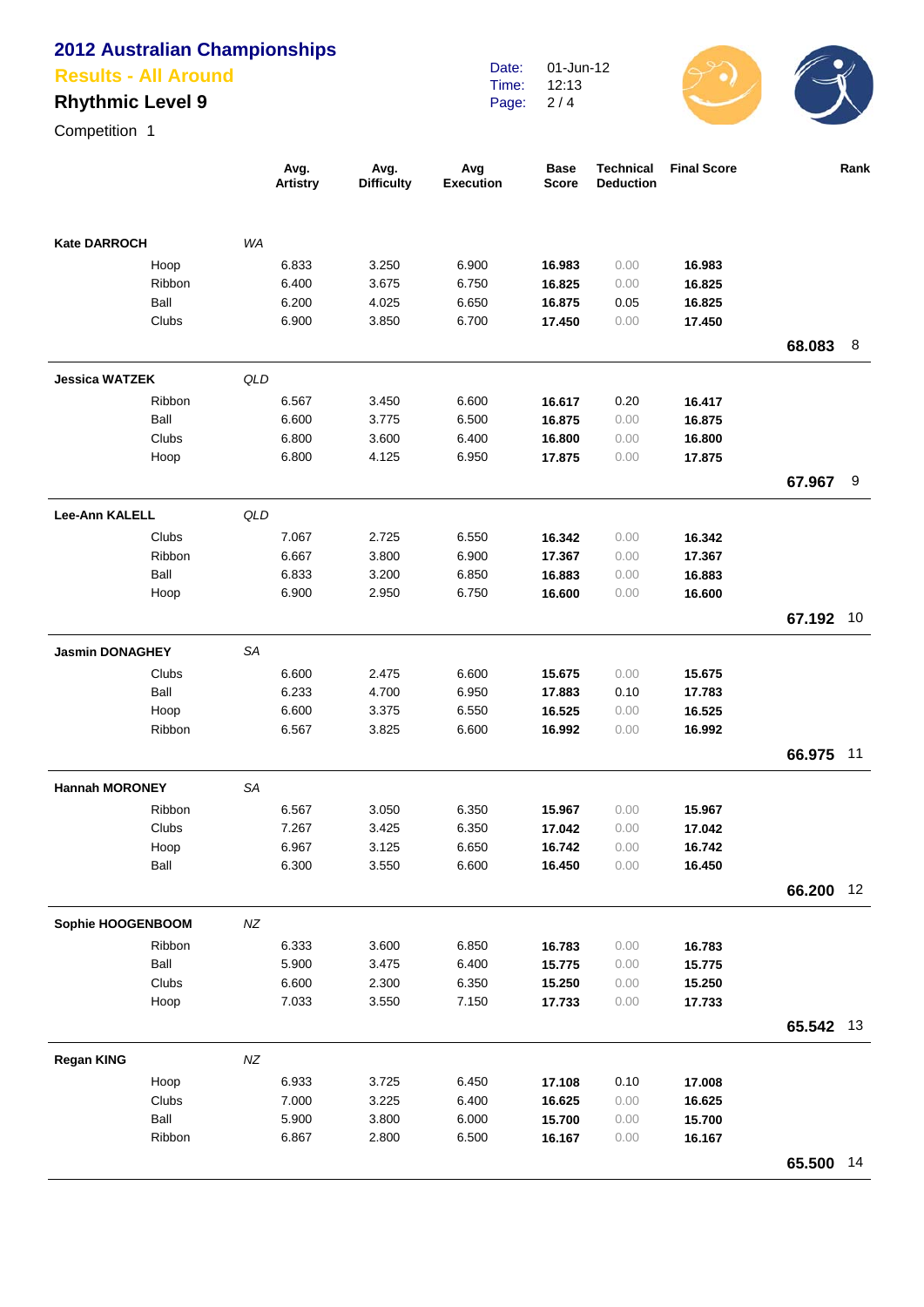#### **Results - All Around**

## **Rhythmic Level 9**

Competition 1

|                        |        |            | Avg.<br><b>Artistry</b> | Avg.<br><b>Difficulty</b> | Avg<br><b>Execution</b> | <b>Base</b><br><b>Score</b> | <b>Technical</b><br><b>Deduction</b> | <b>Final Score</b> |           | Rank |
|------------------------|--------|------------|-------------------------|---------------------------|-------------------------|-----------------------------|--------------------------------------|--------------------|-----------|------|
| <b>Cynthia LITSTER</b> |        | <b>NSW</b> |                         |                           |                         |                             |                                      |                    |           |      |
|                        | Ball   |            | 6.333                   | 2.025                     | 6.700                   | 15.058                      | 0.00                                 | 15.058             |           |      |
|                        | Clubs  |            | 7.100                   | 3.125                     | 6.950                   | 17.175                      | 0.00                                 | 17.175             |           |      |
|                        | Ribbon |            | 6.500                   | 3.075                     | 6.600                   | 16.175                      | 0.00                                 | 16.175             |           |      |
|                        | Hoop   |            | 7.000                   | 3.275                     | 6.600                   | 16.875                      | 0.00                                 | 16.875             |           |      |
|                        |        |            |                         |                           |                         |                             |                                      |                    | 65.283    | - 15 |
| <b>Mikaela WALSH</b>   |        | NZ         |                         |                           |                         |                             |                                      |                    |           |      |
|                        | Ribbon |            | 5.133                   | 2.775                     | 5.650                   | 13.558                      | 0.00                                 | 13.558             |           |      |
|                        | Clubs  |            | 6.633                   | 4.050                     | 6.600                   | 17.283                      | 0.00                                 | 17.283             |           |      |
|                        | Ball   |            | 6.200                   | 4.025                     | 6.950                   | 17.175                      | 0.00                                 | 17.175             |           |      |
|                        | Hoop   |            | 6.367                   | 4.525                     | 6.350                   | 17.242                      | 0.00                                 | 17.242             |           |      |
|                        |        |            |                         |                           |                         |                             |                                      |                    | 65.258    | -16  |
| <b>Alexandra BAK</b>   |        | WA         |                         |                           |                         |                             |                                      |                    |           |      |
|                        | Clubs  |            | 7.133                   | 4.950                     | 6.950                   | 19.033                      | 0.00                                 | 19.033             |           |      |
|                        | Ball   |            | 6.333                   | 3.275                     | 6.400                   | 16.008                      | 0.00                                 | 16.008             |           |      |
|                        | Ribbon |            | 5.833                   | 2.300                     | 6.100                   | 14.233                      | 0.00                                 | 14.233             |           |      |
|                        | Hoop   |            | 6.333                   | 3.175                     | 6.200                   | 15.708                      | 0.00                                 | 15.708             |           |      |
|                        |        |            |                         |                           |                         |                             |                                      |                    | 64.983    | 17   |
| <b>Sarah MORRISON</b>  |        | NZ         |                         |                           |                         |                             |                                      |                    |           |      |
|                        | Hoop   |            | 6.600                   | 4.125                     | 5.950                   | 16.675                      | 0.00                                 | 16.675             |           |      |
|                        | Ribbon |            | 5.967                   | 2.500                     | 5.750                   | 14.217                      | 0.00                                 | 14.217             |           |      |
|                        | Ball   |            | 5.933                   | 3.000                     | 6.450                   | 15.383                      | 0.00                                 | 15.383             |           |      |
|                        | Clubs  |            | 6.667                   | 2.950                     | 6.300                   | 15.917                      | 0.00                                 | 15.917             |           |      |
|                        |        |            |                         |                           |                         |                             |                                      |                    | 62.192    | 18   |
| <b>Mina MATSUOKA</b>   |        | QLD        |                         |                           |                         |                             |                                      |                    |           |      |
|                        | Hoop   |            | 7.233                   | 4.275                     | 6.800                   | 18.308                      | 0.00                                 | 18.308             |           |      |
|                        | Clubs  |            | 6.767                   | 2.925                     | 5.400                   | 15.092                      | 0.05                                 | 15.042             |           |      |
|                        | Ball   |            | 6.000                   | 3.300                     | 6.100                   | 15.400                      | 0.40                                 | 15.000             |           |      |
|                        | Ribbon |            | 5.433                   | 2.650                     | 5.500                   | 13.583                      | 0.00                                 | 13.583             |           |      |
|                        |        |            |                         |                           |                         |                             |                                      |                    | 61.933 19 |      |
| <b>Rebecca DOWNEY</b>  |        | <b>NSW</b> |                         |                           |                         |                             |                                      |                    |           |      |
|                        | Ribbon |            | 6.400                   | 1.775                     | 6.200                   | 14.375                      | 0.00                                 | 14.375             |           |      |
|                        | Clubs  |            | 6.767                   | 2.175                     | 6.350                   | 15.292                      | 0.05                                 | 15.242             |           |      |
|                        | Hoop   |            | 6.700                   | 2.625                     | 6.050                   | 15.375                      | 0.00                                 | 15.375             |           |      |
|                        | Ball   |            | 6.300                   | 1.975                     | 6.400                   | 14.675                      | 0.05                                 | 14.625             |           |      |
|                        |        |            |                         |                           |                         |                             |                                      |                    | 59.617 20 |      |
| <b>Petra WEISS</b>     |        | NSW        |                         |                           |                         |                             |                                      |                    |           |      |
|                        | Hoop   |            | 6.067                   | 2.875                     | 5.250                   | 14.192                      | 0.20                                 | 13.992             |           |      |
|                        | Ball   |            | 6.000                   | 2.300                     | 6.000                   | 14.300                      | 0.00                                 | 14.300             |           |      |
|                        | Ribbon |            | 6.333                   | 1.600                     | 6.350                   | 14.283                      | 0.00                                 | 14.283             |           |      |
|                        | Clubs  |            | 6.767                   | 3.000                     | 6.250                   | 16.017                      | 0.00                                 | 16.017             |           |      |
|                        |        |            |                         |                           |                         |                             |                                      |                    | 58.592 21 |      |

Date: Time: Page: 01-Jun-12 12:13  $3/4$ 

 $\overline{\phantom{a}}$